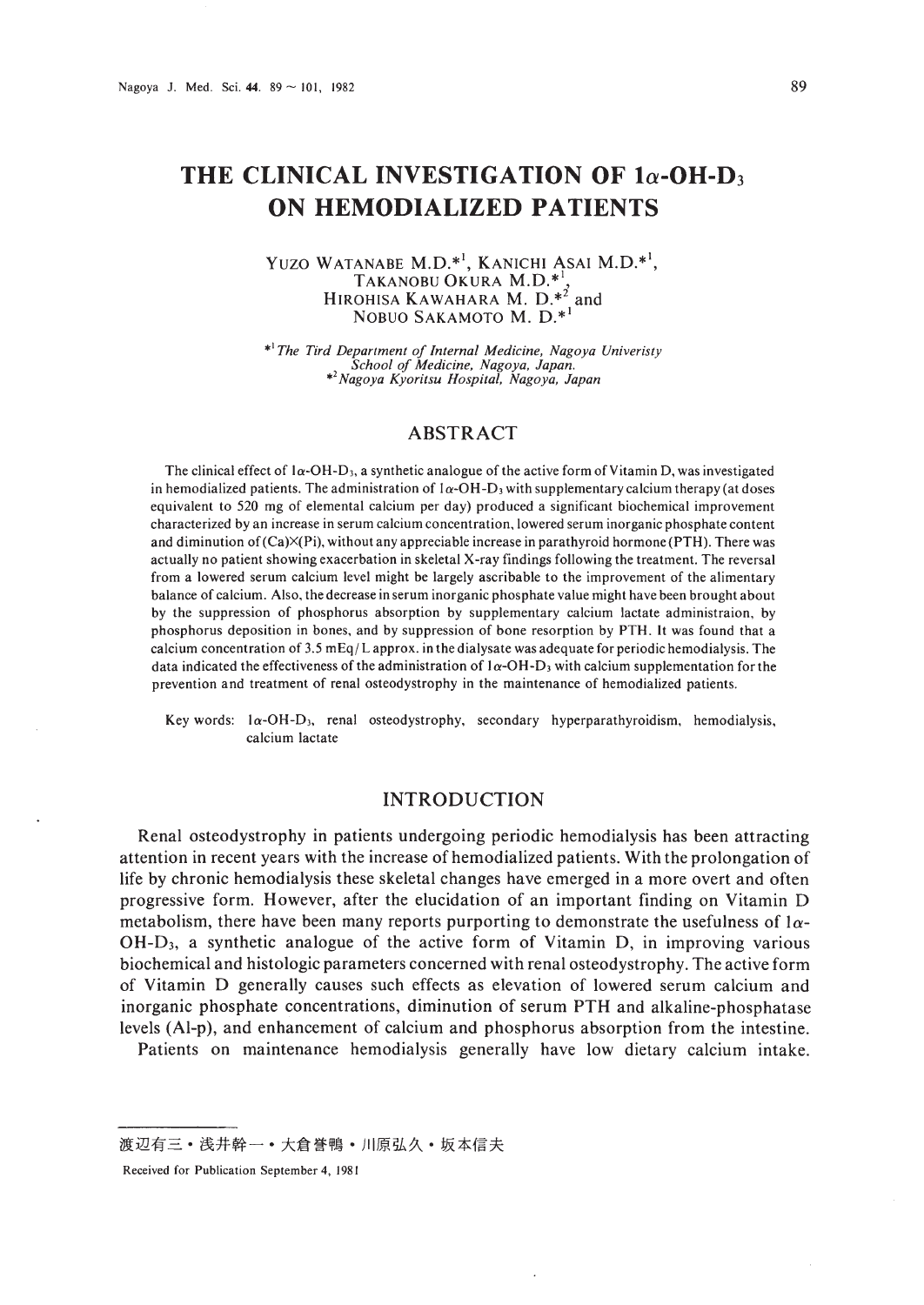Therefore, the calcium concentration in the dialysate and the amount of calcium in foods become useful indicators in the management of patients undergoing maintenance hemodialysis. Balance studies on analysing of the dietary and dialysis balances of these inorganic elements are thought to be essential in evaluating the metabolism of calcium and phosphorus in hemodialized patients. However, reports of such investigations are yet few. Moreover, there is a possibility that increased phosphorus absorption caused by  $1\alpha$ -OH-D<sub>3</sub> may have an unfavorable influence on secondary hyperparathyroidism.

This study was performed to assess the effect of  $1\alpha$ -OH-D<sub>3</sub> administration with or without calcium supplementation on renal osteodystrophy in hemodialized patients and to investigate the optimal calcium concentration in dialysate for chronic hemodialized patients using balance studies.

#### SUBJECTS AND METHODS

To investigate the effect of  $1\alpha$ -OH-D<sub>3</sub> with or without calcium supplementation under the different dialysate calcium concentration, fifty-eight hemodialized patients, 38 males and 20 females, within an age range of 20 to 77 years and a history of stable maintenance hemodialysis were subdivided into six groups as shown in Table I. In regard to biochemical data and age, no obvious differences were observed between each group. In Group Bduration of maintenance hemodialysis was longer than other groups, but not to such a degree as to influence this study. This study was conducted for six months, and the biochemical and X-ray findings including balance studies were evaluated for each group.

The patients were maintained by hemodialysis three times a week, for 5 hours on each occasion with a personal supply unit. The dialyser used was a Kill-type device (11.5  $\mu$ m,  $1.0 \text{ m}^2$ ), and the dialysate was diluted with tap water. As tap water contains calcium, the dialysate calcium concentration was 2.93  $\pm$  0.16 mEq/L (n=195) in the group with the dialysate calcium level of 2.5 mEq/L, and in the group with the dialysate value of 3.0 mEq/L, it was  $3.47 \pm 0.16$  mEq/L (n = 195).

 $1\alpha$ -OH-D<sub>3</sub> was administered with an initial dose of 0.25  $\mu$ g/ day for each patient, and the dosage was individualized thereafter, so that the predialysis serum calcium level did not exceed the upper limit of normal range. (normal value;  $\leq 5.4 \text{ mEq/L}$ ) The administration of  $1\alpha$ -OH-D<sub>3</sub> was discontinued temporarily once a patient had developed hypercalcemia.

The serum phosphate level was controlled within a normal range from 4 to 6 mg/dl by administration of aluminum hydroxide.

Calcium lactate, as a calcium supplement, was administered in doses of  $4$  g/day (equivalent to 520 mg elemental calcium per day). The tracer absorption study with  $47\text{Ca}$ , as we reported previously,<sup>26)</sup> revealed that the absorption of calcium in hemodialized patients after administration of  $1\alpha$ -OH-D<sub>3</sub> was improved only to an extent of about 60% of that in normal subjects. Meanwhile, the calcium intake of Japanese is usually low (average in normal adults: 500 mg/day) and a nutritional survey made at this institution revealed it to be  $323 \pm 93$  $mg/day$  (n=40) for hemodialized patients. Therefore, in order to provide a calcium absorption proximate to normal level, a  $4g/day$  dose of calcium lactate was given to each patient.

Blood samples for serum biochemical testing were obtained biweekly before hemodialysis. Serum PTH was determined by radioimmunoassay with C-terminal assay (Wellcome 211/41) before and after treatment. (normal value: <0.5 ng/ ml) Skeletal X-ray examinations were performed in all cases before and after treatment. Bone resorption, metastatic calcification and other X-ray findings were evaluated by three physicians.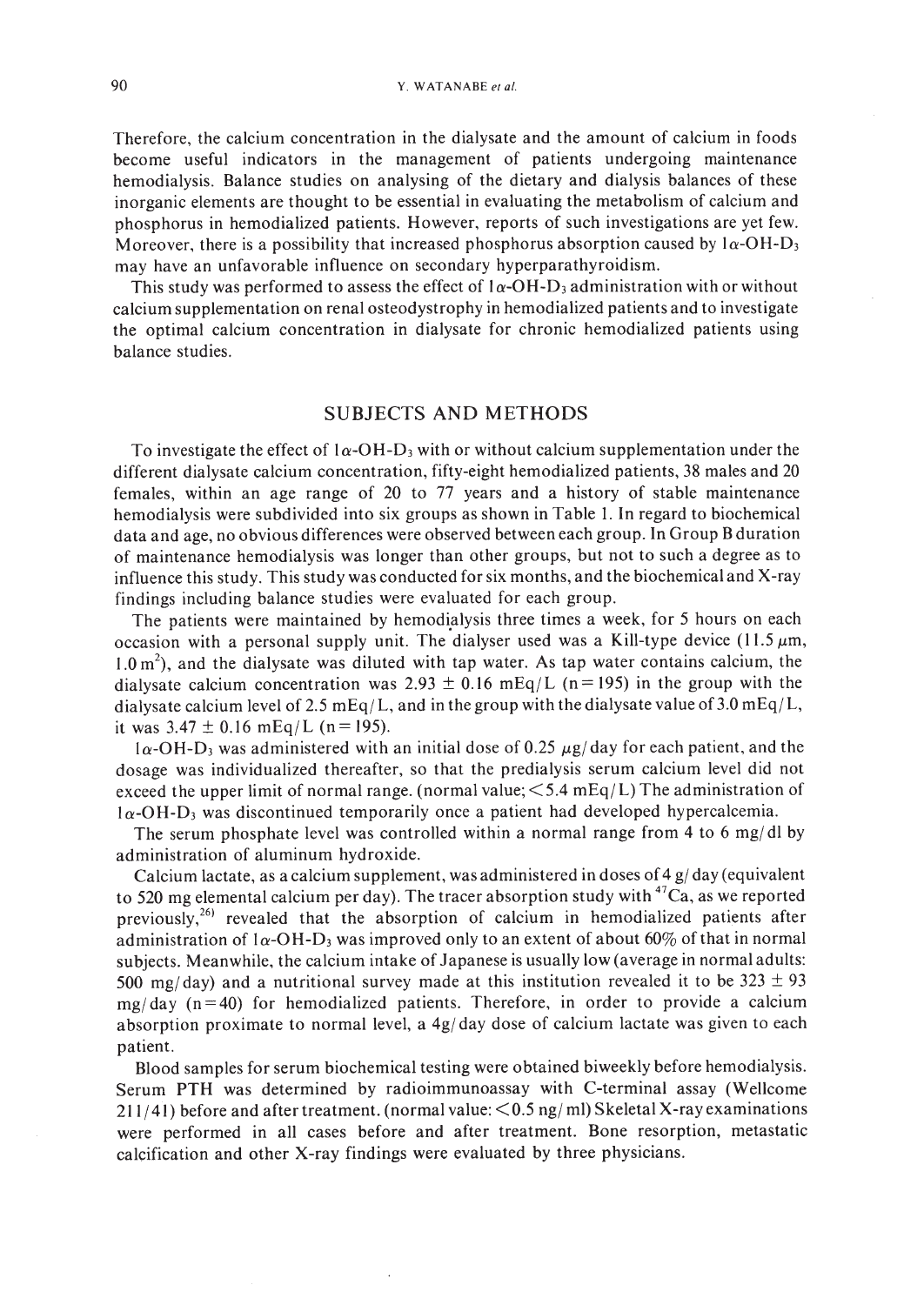|                         | Dialysate<br>Ca<br>(mE9 L) | $1a - OH - D_3$  | Supplement<br>Ca-lactate | Age<br>(Y)     | Duration<br>of<br>H.D.(M) |
|-------------------------|----------------------------|------------------|--------------------------|----------------|---------------------------|
| A<br>$(n=9)$            | 2.5                        |                  |                          | 38<br>±10      | 38<br>±19                 |
| B<br>$(n=10)$           | $2.5$                      | $\boldsymbol{+}$ |                          | 46<br>±13      | 51<br>±22                 |
| $\mathsf C$<br>$(n=10)$ | 2.5                        | $\ddag$          | $^{+}$                   | 39<br>±7       | 27<br>$\pm 23$            |
| D<br>$(n=11)$           | 3.0                        |                  |                          | 43<br>±15      | 25<br>± 23                |
| E<br>$(n=10)$           | 3.0                        | $\mathrm{+}$     |                          | 38<br>±16      | 30<br>±19                 |
| F<br>$(n=8)$            | 3.0                        | ┿                | ┿                        | 38<br>$\pm 11$ | 29<br>$\pm$ 19            |

Table I. The method of classification into 6 groups.

 $\cdot$ 

 $\cdot$ 

Footnote: The number of patients in each group, mean age, and past history of maintenance hemodialysis are listed in the table.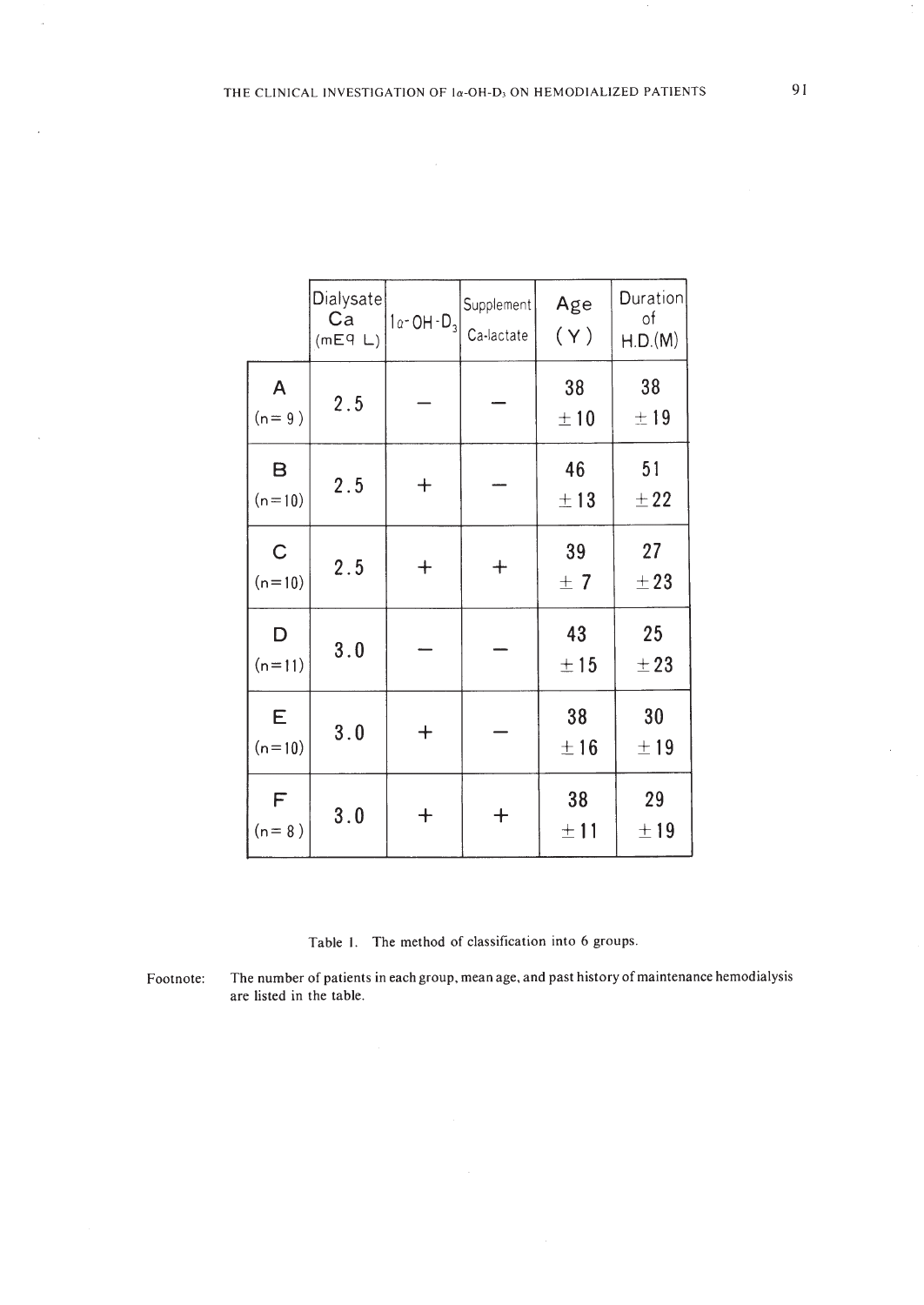Balance studies, including dialysate and alimentary balance of calcium and phosphorus were performed before and after treatment.

i) Dialysate Balance Study (dialysis transfer)

The external calcium balance during dialysis was determined on a total of 33 occasions in the group with the dialysate calcium level of 2.5 mEq/L or 3.0 mEq/L. The dialysate after a single passage through the Kill-type dialyser after beginning the patient's dialysis, was collected in a plastic tank. The volume and concentration of calcium and phosphorus were determined using the eliminated fluid in the reservoir. At each time of hemodialysis, five serial samples were obtained from the dialyzing solution before contact with the dialyser, and their calcium and phosphorus concentrations were determined in order to calculate the dialysis transfer by the formula as follows.

Net transfer of calcium =  $\begin{pmatrix}$  Dialysate calcium  $\end{pmatrix} \times$  (Dialysate amount)  $-$  (Collected dialysate<br>calcium concentration  $\times$  (Reservoir amount)

Dialysate amount = (Reservoir amount) - (Drip infusion)  $-$  (Loss of body weight)  $-$  (Amount of food intake)

ii) Alimentary Balance Study

One patient selected from each group was maintained on a diet containing the same amount of calcium and phosphorus as those of his usual meals for 7 days. Thereafter, samples of the food, and all the stools and urine during an observation period of 6 days were collected using a Carmine marker similar to that in Tomida's report.<sup>27)</sup> These samples were reduced to ash and assayed to study the alimentary balance of calcium and phosphorus. The net absorption of calcium and phosphorus was determined by a difference between the intake in the food and the output in the feces and urine. The alimentary balance and dialysis transfer were measured simultaneously. For the patient in Group A, the alimentary balance study was carried out only before treatment.

iii) Net Balance Study

Hemodialysis was conducted on each patient three times a week, therefore daily dialysis transfer was estimated by dividing the sum of three consecutive determinations of dialysis transfer during the measurement of alimentary balance study by 7. The average daily alimentary balance was estimated by dividing the sum of the six days determinations of the alimentary balance by 6. The daily net balance was estimated by adding the former and latter.

## RESULTS

i) (Calcium); The serum calcium concentrations increased significantly in the groups treated with  $1\alpha$ -OH-D<sub>3</sub>, except Group B. In Group B, the increase of serum calcium was not significant because low dialysate calcium was used. On the contrary, in Groups A and D, which served as controls, the serum calcium tended to fall. The maintenance dose of  $1\alpha$ -OH- $D_3$  was the lowest in Group F, and that in the combined E and F groups (0.40  $\pm$  0.26  $\mu$ g/day) was significantly lower than that in the combined B and C groups ( $0.65 \pm 0.44 \mu g/day$ ). This result revealed that high dialysate calcium concentration had a sparing effect on the maintenance dose of  $1\alpha$ -OH-D<sub>3</sub>. The prevalence of hypercalcemia during the study treatment was high in Groups D and F. In Group D, patient with overt secondary hyperparathyroidism affected the prevalence of hypercalcemia. (Table 2.) High dialysate calcium and Vitamin D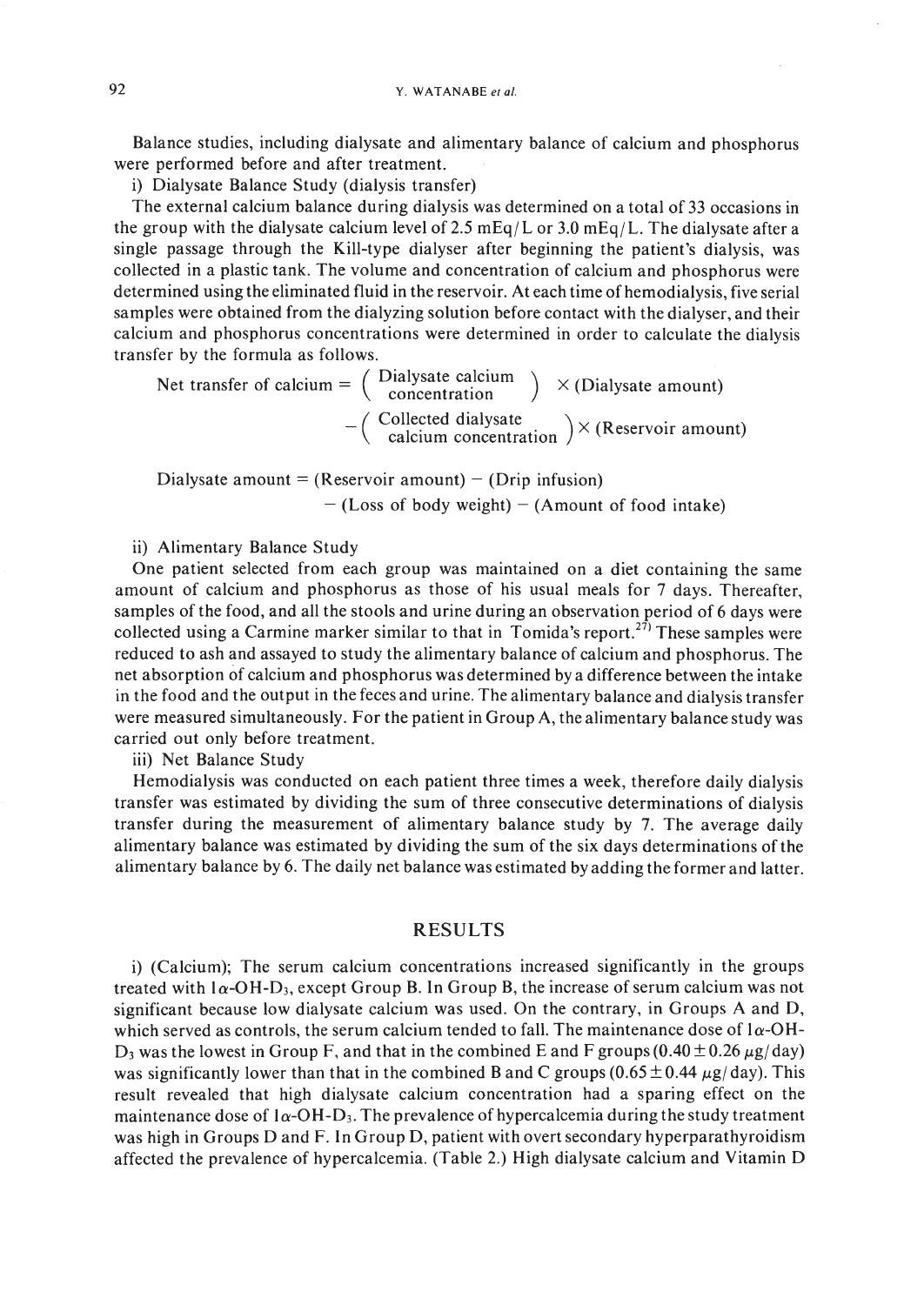|                                                  | $Ca$ (mEq $L$ ) |           | Maintenance<br>dose of<br>$1a$ -OH-D $\overline{a}$ | prevalence of<br>hypercalcemia                    |  |  |  |
|--------------------------------------------------|-----------------|-----------|-----------------------------------------------------|---------------------------------------------------|--|--|--|
|                                                  | Pre             | Post      | $(\mu g \text{ day})$                               | $t$ -Ca $>$<br>$\frac{1}{3}$ .4mEq L <sup>1</sup> |  |  |  |
| A                                                | 4.71            | 4.61      |                                                     | 7 116                                             |  |  |  |
| $(n=9)$                                          | ±0.33           | ±0.22     |                                                     | $(6.0\%)$                                         |  |  |  |
| B                                                | 4.64            | 4.73      | 0.63                                                | 7 132                                             |  |  |  |
| $(n=10)$                                         | ±0.22           | ±0.34     | ±0.41                                               | (5.3%)                                            |  |  |  |
| $\mathsf{C}$                                     | 4.64            | $4.78***$ | 0.72                                                | 4 121                                             |  |  |  |
| $(n=10)$                                         | ±0.27           | ±0.25     | ±0.49                                               | (3.3%)                                            |  |  |  |
| D                                                | 4.66            | 4.58      |                                                     | 14 131                                            |  |  |  |
| $(n=11)$                                         | ±0.27           | ± 0.33    |                                                     | (10.7%)                                           |  |  |  |
| E                                                | 4.65            | $4.81***$ | 0.45                                                | 7 132                                             |  |  |  |
| $(n=10)$                                         | ±0.21           | ±0.27     | ±0.33                                               | (5.3%)                                            |  |  |  |
| $-F$                                             | 4.49            | $4.87*$   | 0.34                                                | 11 106                                            |  |  |  |
| $(n = 8)$                                        | ±0.30           | ±0.39     | ±0.13                                               | (10.3%)                                           |  |  |  |
| $* * P < 0.01$<br>$* * * P < 0.005$<br>$*P<0.05$ |                 |           |                                                     |                                                   |  |  |  |

| Table 2. Serum calcium, maintenance dose of $1\alpha$ -OH-D <sub>3</sub> , and the prevalence of hypercalcemia in each |
|------------------------------------------------------------------------------------------------------------------------|
| group before and after therapy.                                                                                        |

Footnote: All values are presented as mean ± S.D. p value was obtained between before and after treatment in each group by paired student t test. The prevalence of hypercalcemia was the chance during 6 months observation. (Samples were taken biweekly from each patient.)

 $\ddot{\phantom{a}}$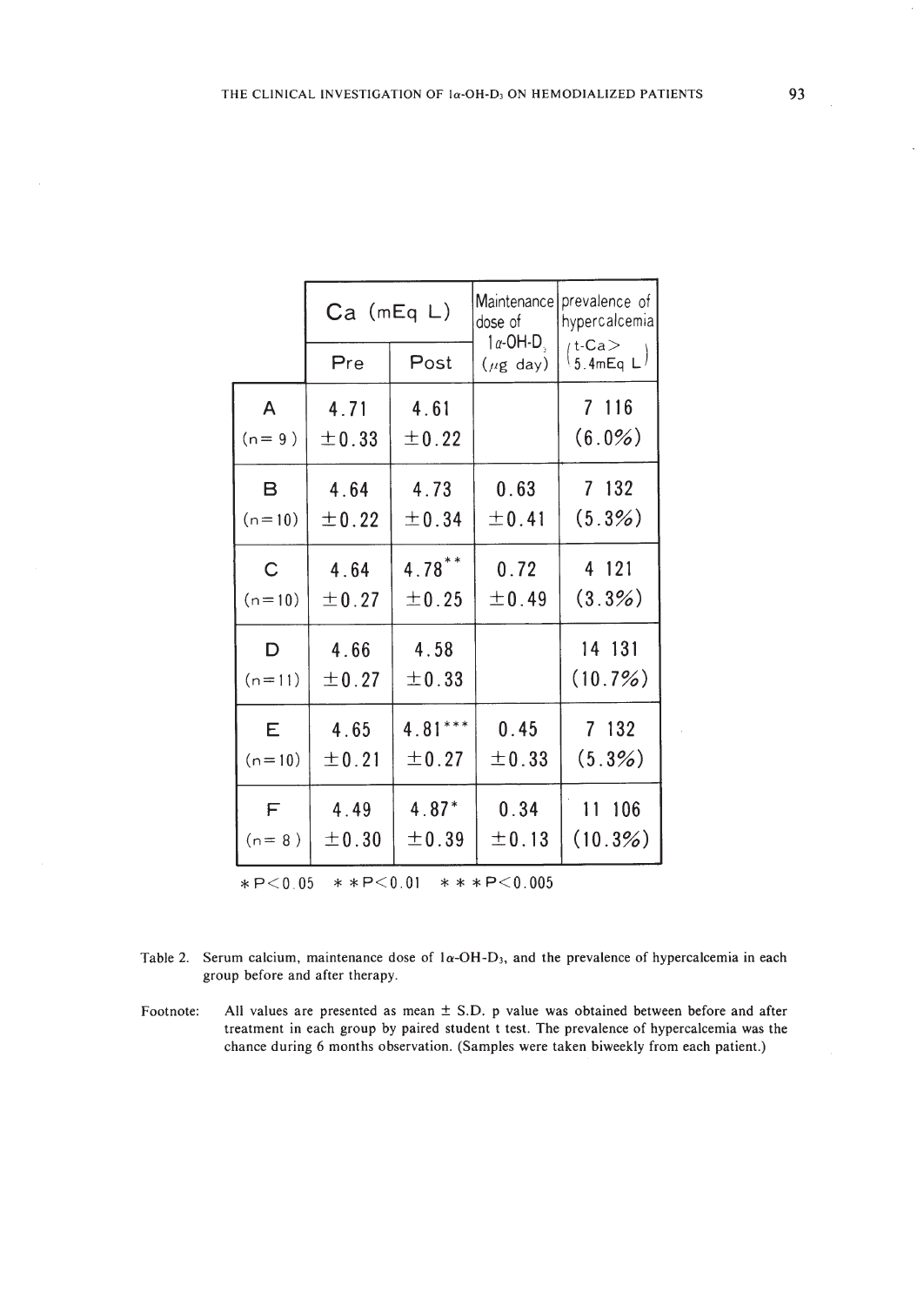|                             | $Pi (mg/100m\ell)$              |                  | Dose of Aluminum<br>hydroxide (g/day) |             |  |  |
|-----------------------------|---------------------------------|------------------|---------------------------------------|-------------|--|--|
|                             | Pre                             | Post             | Pre                                   | Post        |  |  |
| $\overline{A}$              | 5.30                            | 4.98             | 3.5                                   | 4.3         |  |  |
| $(n=9)$                     | ±1.38                           | ±1.56            | ±1.5                                  | ±1.4        |  |  |
| B                           | 5.65                            | 5.22             | 2.9                                   | 3.2         |  |  |
| $(n=10)$                    | $\pm$ 1 . 03                    | ±1.16            | ±0.5                                  | ±1.4        |  |  |
| $\mathsf{C}^-$              | 5.49                            | $4.42**$         | 2.8                                   | 2.0         |  |  |
| $(n=10)$                    | ±1.30                           | ±0.95            | ±0.5                                  | $\pm$ 1.3   |  |  |
| D                           | 6.01                            | 4.88*            | 2.5                                   | 3.0         |  |  |
| $(n=11)$                    | ±1.30                           | ±0.79            | ±1.4                                  | ±1.2        |  |  |
| E                           | 6.25                            | 5.17             | 2.9                                   | 3.1         |  |  |
| $(n=10)$                    | ±1.78                           | ±1.20            | ±1.5                                  | ±1.6        |  |  |
| F<br>$(n=8)$<br>$*P < 0.05$ | 6.43<br>±1.68<br>$* * P < 0.01$ | $3.92*$<br>±1.28 | 3.1<br>±0.7                           | 2.3<br>±1.1 |  |  |

Table 3. Serum inorganic phosphate concentration and the dose of aluminum hydroxide before and after treatment.

l,

Footnote: All data are presented as mean  $\pm$  S.D. and p value was obtained between before and after treatment in each group by student paired t test.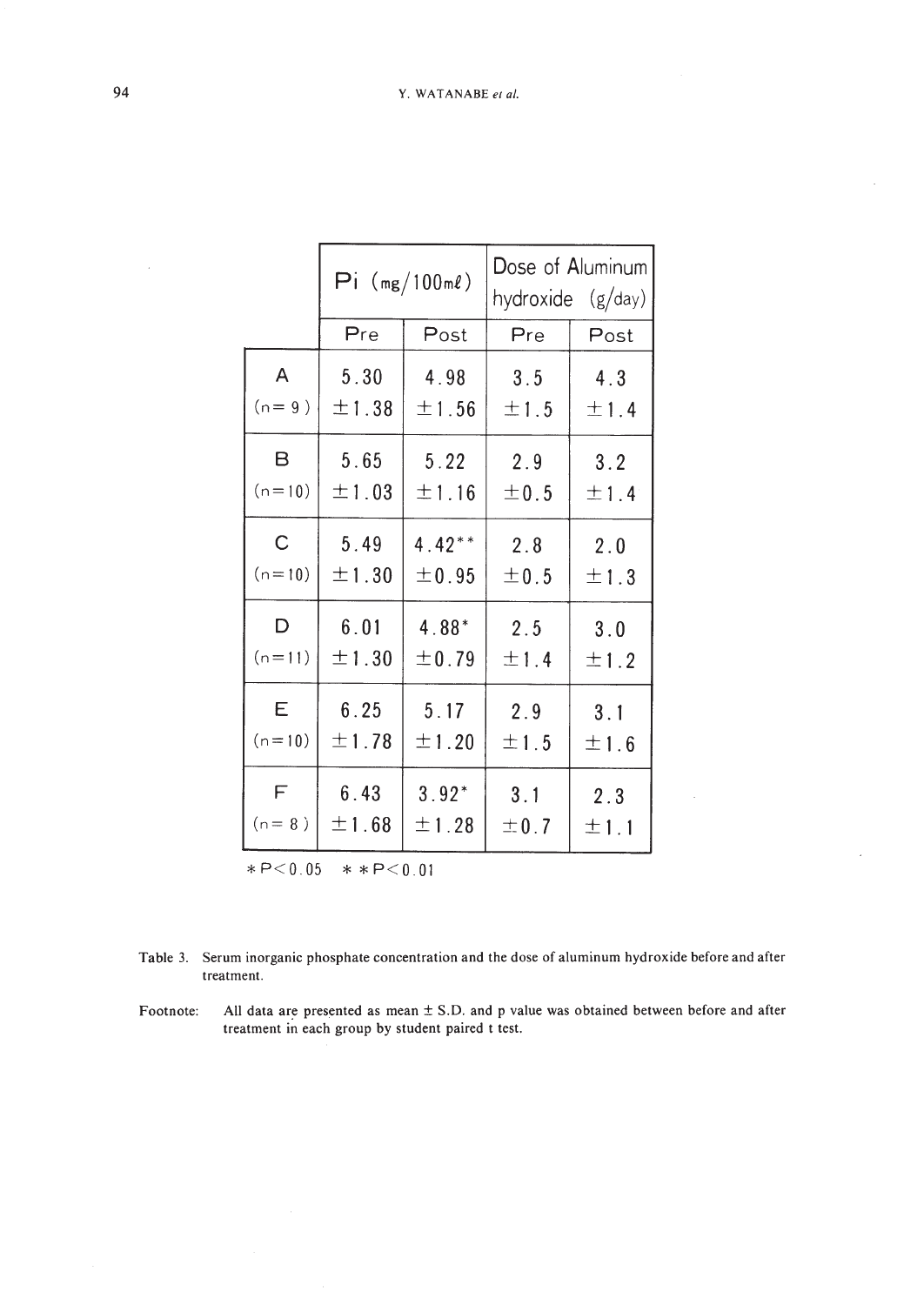|              | $Ca(mg/100m\ell)$ | $\times$ Pi (mg/100ml) |        | $PTH$ (ng/ml) | $AI-P(K-Au)$ |             |  |
|--------------|-------------------|------------------------|--------|---------------|--------------|-------------|--|
|              | Pre<br>Post       |                        | Pre    | Post          | Pre          | Post        |  |
| $\mathsf{A}$ | 53.9              | 46.0                   | 1.54   | $2.74***$     | 11.9         | 17.4        |  |
| $(n=9)$      | ± 13.2            | ±14.9                  | ±1.40  | ± 2.03        | ± 4.6        | ± 7.5       |  |
| в            | 52.5              | 49.8                   | 1.91   | 2.58          | 12.1         | 13.4        |  |
| $(n=10)$     | ± 9.1             | ± 11.2                 | ± 1.23 | ± 2.32        | ± 4.7        | ± 4.6       |  |
| $\mathsf{C}$ | 51.6              | $42.0*$                | 1.47   | 1.16          | 11.8         | 8.5         |  |
| $(n=10)$     | ± 9.0             | $\pm$ 7.5              | ±1.05  | ± 1.26        | ± 5.9        | ± 2.4       |  |
| D            | 54.5              | 47.8                   | 2.01   | 2.19          | 11.9         | 12.3        |  |
| $(n=11)$     | ±13.3             | ±7.6                   | ± 2.60 | ± 2.30        | ± 4.2        | $\pm$ 6 . 6 |  |
| E.           | 56.5              | 52.1                   | 0.85   | 0.98          | 9.9          | 14.5        |  |
| $(n=10)$     | ± 13.4            | ± 12.4                 | ± 0.42 | ± 0.68        | ± 3.1        | ± 9.5       |  |
| F            | 57.5              | $37.9*$                | 1.15   | 1.05          | 8.5          | 9.1         |  |
| $(n=8)$      | ± 13.7            | ± 12.7                 | ± 0.66 | ± 0.68        | ± 2.5        | $\pm$ 3 . 0 |  |

 $*P<0.05$   $*$   $*P<0.01$ 

 $\ddot{\phantom{a}}$ 

Table 4. The data of  $(Ca) \times (Pi)$ , i-PTH and alkaline phosphatase in each group before and after treatment.

Footnote: All data are presented as mean ± S.D. and p value was obtained between before and after treatment in each group by student paired t test.

 $\hat{\boldsymbol{\beta}}$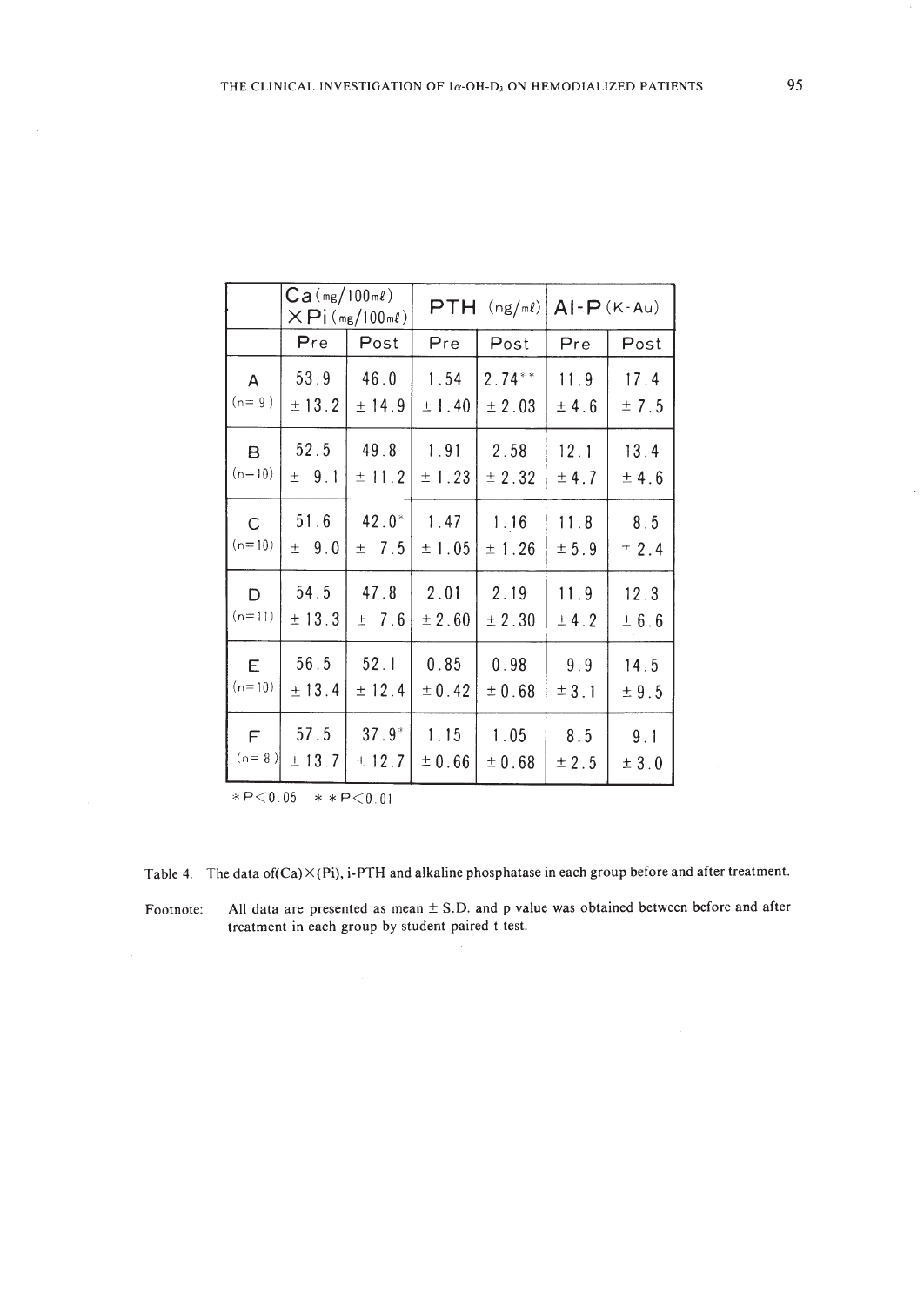|               | X-ray findings |                                  |   |  |  |  |
|---------------|----------------|----------------------------------|---|--|--|--|
|               |                | aggravate   no change   improved |   |  |  |  |
| Α<br>$(n=9)$  | 6              | 2                                |   |  |  |  |
| в<br>$(n=10)$ | 7              | 3                                | O |  |  |  |
| C<br>$(n=10)$ |                | 9                                | 0 |  |  |  |
| D<br>$(n=11)$ | 3              | 7                                |   |  |  |  |
| Ε<br>$(n=10)$ |                | 8                                |   |  |  |  |
| F<br>$(n=8)$  | N              | 8                                | O |  |  |  |

Table 5. Comparison of X-ray findings between before and after treatment.

|         |      | Dose of Drug                               |                                                 |                                 | Ca                                |                                         |                            | P                                 |                                         |                                   |
|---------|------|--------------------------------------------|-------------------------------------------------|---------------------------------|-----------------------------------|-----------------------------------------|----------------------------|-----------------------------------|-----------------------------------------|-----------------------------------|
|         |      | Aluminum<br>hydroxide<br>$(g \text{ day})$ | $1a$ OH-D <sub>3</sub><br>$(\mu g \text{ day})$ | Calcium<br>lactate<br>$(g$ day) | Alimentary<br>balance<br>(mgʻday) | <b>Dialysis</b><br>transfer<br>(mg/day) | Net<br>balance<br>(mg/day) | Alimentary<br>balance<br>(mg/day) | <b>Dialysis</b><br>transfer<br>(mg/day) | <b>Net</b><br>balance<br>(mg/day) |
| A       | Pre  | 3.0                                        |                                                 |                                 | $-25$                             | $-12$                                   | $-37$                      | $+232$                            | $-102$                                  | $+130$                            |
| $(n=1)$ | Post |                                            |                                                 |                                 |                                   |                                         |                            |                                   |                                         |                                   |
| в       | Pre  | 3.0                                        |                                                 |                                 | $-148$                            | $-2$                                    | $-150$                     | $+113$                            | $-154$                                  | $-41$                             |
| $(n=1)$ | Post | 3.0                                        | 1.0                                             | $\overline{\phantom{0}}$        | $+73$                             | $-56$                                   | $+17$                      | $+235$                            | $-145$                                  | $+90$                             |
| C       | Pre  | 1.5                                        |                                                 |                                 | $-256$                            | $+38$                                   | $-218$                     | $+395$                            | $-117$                                  | $+278$                            |
| $(n=1)$ | Post | 0.9                                        | 1.0                                             | 4.0                             | $+103$                            | $-197$                                  | $-94$                      | $+135$                            | $-73$                                   | $+62$                             |
| D       | Pre  |                                            |                                                 | -                               | $-131$                            | $+21$                                   | $-110$                     | $+222$                            | $-151$                                  | $+71$                             |
| $(n=1)$ | Post | 2.0                                        |                                                 | $\sim$                          | $-465$                            | $+101$                                  | $-364$                     | $+211$                            | $-169$                                  | $+42$                             |
| E       | Pre  | 3.0                                        |                                                 |                                 | $-83$                             | $+47$                                   | $-36$                      | $+216$                            | $-171$                                  | $+45$                             |
| $(n=1)$ | Post | 6.0                                        | 0.75                                            |                                 | $-25$                             | $-20$                                   | $-45$                      | $+354$                            | $-149$                                  | $+205$                            |
| F       | Pre  | 3.0                                        |                                                 |                                 | $-106$                            | $-1$                                    | $-107$                     | $+250$                            | $-25$                                   | $+225$                            |
| $(n=1)$ | Post | 3.0                                        | 0.25                                            | 4.0                             | $+218$                            | $+25$                                   | $+243$                     | $+137$                            | $-150$                                  | $-13$                             |

Table 6. Balance data of one patient in each group

Footnote: Data were obtained before and after treatment in same patient. Drug dosage administered during observation period are listed at left part of table.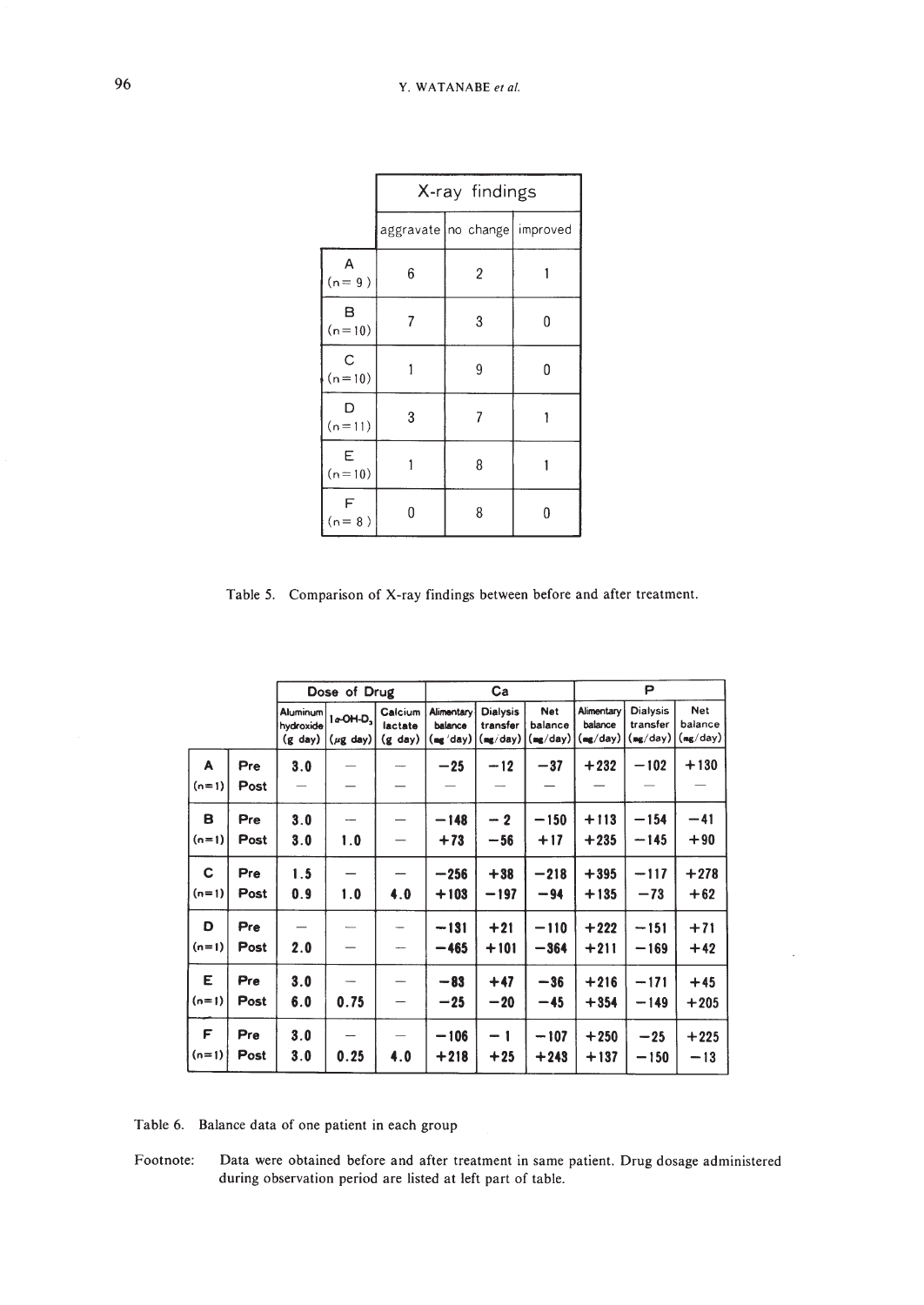therapy with calcium supplementation was liable to induce hypercalcemia. But in groups treated with  $1\alpha$ -OH-D<sub>3</sub>, hypercalcemia was easily returned to normal by discontinuing the administration of  $1\alpha$ -OH-D<sub>3</sub>.

ii) (Inorganic phosphate); Groups C, D and F displayed a significant decrease in serum phosphate value. In the remaining groups, this parameter also showed a decrease although the decrease did not reach statistical significance. The fall of serum phosphate values observed in all groups was ascribable to the strict control of phosphate level within the range of 4 to 6 mg/dl by aluminum hydroxide. But the dose of aluminum hydroxide diminished only in those groups receiving calcium supplementary treatment (Groups C and F). Conversely, the diminution in serum phosphate value in the four Groups A, B, D and E could be attributed to the increased dose of aluminum hydroxide. (Table 3.)

iii)  $(Ca) \times (Pi)$ ; This parameter is considered to be related to metastatic calcification. The high titer of this parameter suggests a possibility to induce soft tissue calcification. Table 4 shows a decline of the parameter after treatment in all six groups. The deduction was statistically significant in Groups C and F which were receiving supplemental calcium therapy with  $1\alpha$ -OH-D<sub>3</sub>.

iv) (PTH); There was a significant elevation of PTH in Group A. The increase of PTH value was observed in Groups B, D and E but not significantly. In Group B, overt secondary hyperparathyroidism was observed in 2 patients in spite of  $1\alpha$ -OH-D<sub>3</sub> treatment. Meanwhile, the decrease in PTH value was observed in Groups C and F, but not significantly. In Groups C and F, both of which were receiving calcium supplementation, there were only 2 patients who showed a rise in PTH value.

v) (Al-p); The serum AI-p level increased in Groups A and E though not significantly. The increase of PTH and Al-p values in Group A may indicate the exacerbation of secondary hyperparathyroidism. In Groups C and F, however, the serum Al-p values remained at normal level. (Table 4.)

vi) (Skeletal X-ray findings); Exacerbation in skeletal X-rays were noted in a majority of cases in Group A and B after the study treatment, viz., chiefly, enhanced subperiosteal bone resorption of phalanges and augmented vascular calcification. In Group B,  $1\alpha$ -OH-D<sub>3</sub> failed to improve bone X-ray findings. One of the reasons may be the low dialysate calcium concentration. In Group C, calcium supplementation may have prevented the aggravation of bone X-ray findings despite low dialysate calcium concentration. In the groups of high dialysate calcium concentration the rate of aggravation of X-ray findings was low except for Group D, which served as a control. Especially, there was no patient showing aggravation of X-ray findings in Group F, and no radiographic evidence of enhancement of metastatic calcification was found in any case in the calcium supplementary treated Groups C and F. (Table 5.)

vii) (Balance study); The dialysis transfer of calcium was negative (mean  $= -60.8$  mg/each hemodialysis) in the groups with 2.5 mEq/L of dialysate calcium concentration ( $n = 33$ ), but was positive (mean = +193.3 mg/each hemodialysis) in the groups with 3.0 mEq/L (n = 33). The values of the difference between serum calcium concentration and dialysate calcium concentration showed negative correlation to the values of the dialysis transfer of calcium.  $(r=-0.480)$  (Fig. 1)

In regard to the alimentary balance, the patient  $(n = 1)$  in each group showed a negative balance for calcium before the study treatment. After the study treatment, all four groups receiving  $1\alpha$ -OH-D<sub>3</sub> (B, C, E and F) displayed an improvement in alimentary calcium balance. The degree of improvement was especially remarkable in the groups with calcium supplementation. However, the net balance of calcium remained negative in the patient of Group C. In Group F, both alimentary balance and dialysis transfer became positive with a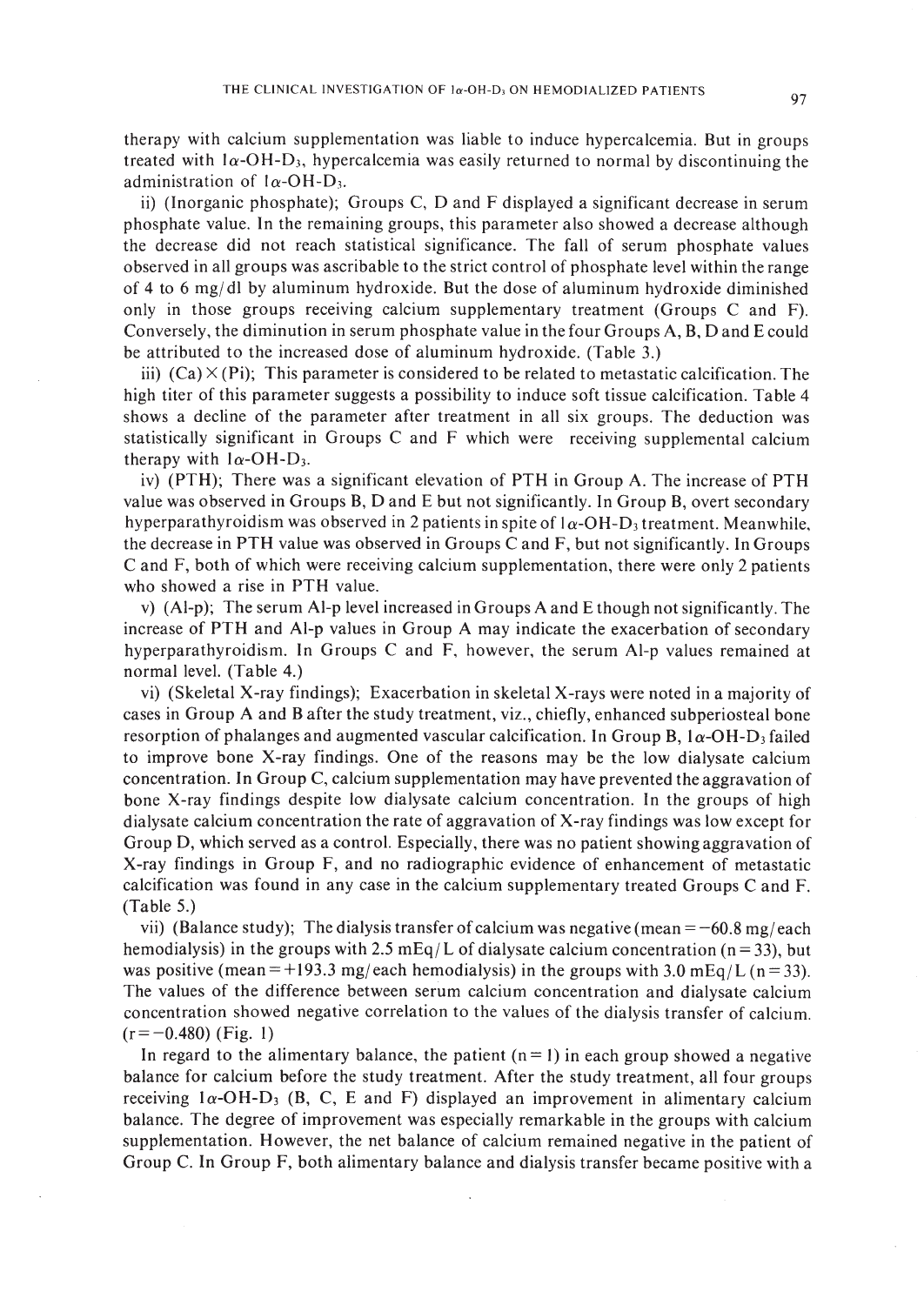

Fig. I Correlation between dialysis transfer of calcium and the difference ofserum total calcium (Cat) and dialysate calcium (Cad).

Open circles represent cases using 3.0 mEq/L dialysate. Closed circles represent cases of 2.5 mEq/L dialysate. The abscissa is the difference of Cat and Cad. The ordinate is the net calcium transfer during one dialysis (about 5 hours).

positive net balance. This suggests that the use of dialysate with a calcium concentration of3.5  $mEq/L$  (for actual concentration) yielded more gratifying results for net calcium balance.

All patients showed a positive alimentary phosphorus balance before the study treatment. After treatment, the balance became more positive in Groups Band E, whereas it became less positive in Groups C and F. In Group E, the positive alimentary balance of phosphorus was remarkable despite increased dosage of aluminum hydroxide. These results showed that  $1\alpha$ -OH-D<sub>3</sub> alone induced an increase of the positive alimentary phosphorus balance, but  $1\alpha$ -OH-D3 with calcium supplementation induced a decrease in the positive alimentary phosphorus balance..

Therefore, regard to calcium balance, treatment with  $1\alpha$ -OH-D<sub>3</sub> together with oral calcium supplementation and dialysate calcium concentration of 3.5 mEq/L is recommendable for patients on hemodialysis, and in regard to of phosphorus balance, treatment with  $1\alpha$ -OH-D<sub>3</sub> alone may involve a risk of producing an excess positive alimentary phosphorus balance.

### DISCUSSION

In renal osteodystrophy (I) malabsorption of calcium, (2) alterations of Vitamin D metabolism, (3) secondary hyperparathyroidism, and (4) acidosis are considered to be intricately associated in producing the pathologic condition.<sup>1)</sup> Among these factors, the abnormalities in Vitamin D metabolism are generally believed to be of prime importance. The I*a-O* H-D3 used in this study is a synthetic analogue of the active form of Vitamin D and has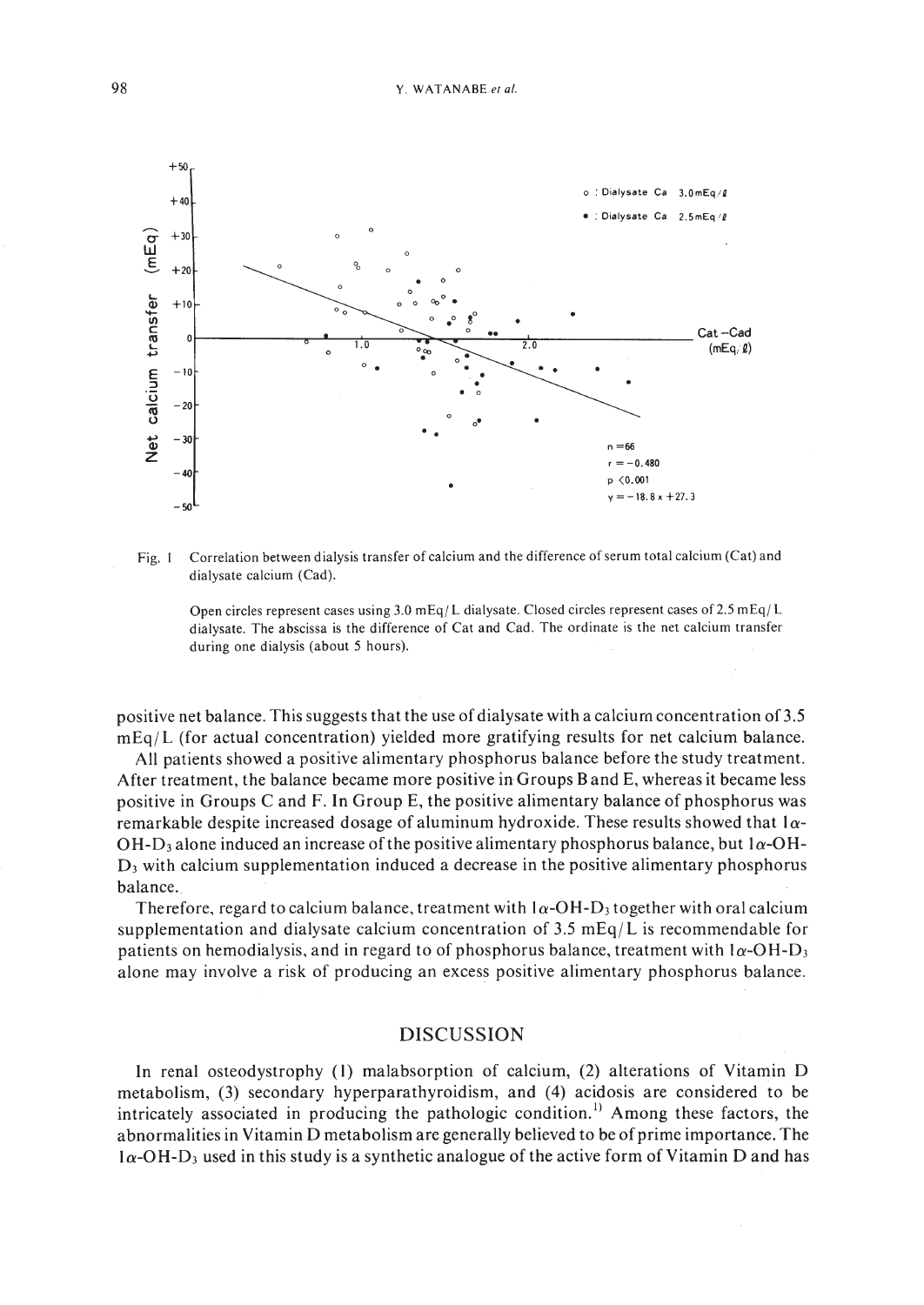been shown by many studies to be of clinical value in the treatment of renal osteodystrophy.<sup>2,3,4,5,6)</sup> Similarly, our results revealed that the use of  $1\alpha$ -OH-D<sub>3</sub> was beneficial for hemodialized patients. However, the single use of  $1\alpha$ -OH-D<sub>3</sub> failed to produce sufficient improvement in biochemical and/or X-ray findings for the patients. In Group B, low dialysate calcium induced skeletal X-ray exacerbation despite treatment with  $1\alpha$ -OH-D<sub>3</sub>.

In connection with calcium metabolism, patients with renal failure were mainteined on a low-protein diet. Moreover, the dietary calcium intake was still inadequately low even in those patients undergoing hemodialysis who were released from the limitation of dietary protein. <sup>7)</sup> Coburn *et al*.  $8$ <sup>)</sup> reported that the average calcium intake was 795  $\pm$  350 mg/day in 47 normal subjects,  $300 \pm 240$  mg/day in 96 patients with advanced renal failure, and  $500 \pm 235$ mg/ day in 58 hemodialized patients. The results of our nutritional survey for the hemodialized patients was  $323 \pm 93$  mg/day, less than that of Coburn's. Kopple<sup>9)</sup> described that the calcium balance was found apparently negative in the patients with a calcium intake of 300 mg/day. Although the administration of  $1\alpha$ -OH-D<sub>3</sub> led to increased intestinal absorption of calcium, the amounts of calcium in the diet seemed to be still inadequate for the present series of patients. Therefore, we added calcium supplementation therapy in the present series as a means of augmenting the calcium intake without an increase of phosphorus intake. The combined regimens yielded effective results in the patients with a significant conversion to a positive alimentary balance. According to Clarkson,<sup>11</sup> doses equivalent to 30 mg of elemental calcium per Kg body weight per day are required to maintain a positive calcium balance. The findings in our study indicated that such large doses of calcium preparations are not necessary if  $1\alpha$ -OH-D<sub>3</sub> is used concomitantly with the calcium supplement.

In regard to the problem of calcium transfer from the dialysate,  $Wing<sup>12</sup>$  described the optimal calcium concentration in the dialysate to be  $3.0 \pm 0.1$  mEq/L, and Goldsmith<sup>13</sup> described it to be 3.5 mEq/L. The data obtained in this study suggested that the use of dialysate with a calcium concentration of 3.5 mEq/L might be optimal, even if  $1\alpha$ -OH-D<sub>3</sub> and supplementary calcium therapy were done concomitantly. It is believed that if low calcium concentration is used, the net balance of calcium is apt to be negative despite improvement in the alimentary calcium balance by  $1\alpha$ -OH-D<sub>3</sub> treatment.

There is a possibility that the administration of  $1\alpha$ -OH-D<sub>3</sub> might result in enhanced intestinal absorption of phosphorus.<sup>6,10)</sup> Elevated plasma phosphate levels are considered to stimulate parathyroid hormone secretion. 14) Sebert *et a1.* <sup>15</sup> ) reported the importance of proper phosphate control on Vitamin 0 therapy. In our study there was an increase of the positive alimentary phosphorus balance among the patients receiving  $1\alpha$ -OH-D<sub>3</sub> alone. On the other hand, in the group receiving calcium supplementation with  $1\alpha$ -OH-D<sub>3</sub> treatment, the positive alimentary balance of phosphorus was inhibited. The decline ofserum phosphate observed in the groups receiving the supplementary calcium regimen is considered to have been produced by the following mechanisms: I) the concomitant administration of calcium lactate suppressed the intestinal absorption of phosphorus; 2) the deposition of calcium and phosphorus in bones; and 3) the inhibition of bone resorption by PTH. Previously, Meyrier<sup>181</sup> and Makoff<sup>19)</sup> reported the decline of serum phosphate after the administration of high doses of calcium carbonate equivalent to 1400-1800 mg of elemental calcium per day. Also, it has been considered that calcium and phosphorus form a complex which can not be easily absorbed from the alimentary tract.  $16,17$  It is interesting, therefore, that the calcium supplement with doses of only 520 mg of elemental calcium per day, which is comparable to the daily calcium intake in normal subjects, did suffice for the suppression of phosphorus absorption.

An epidemic outbreak of aluminum poisoning with pathological changes in the bone has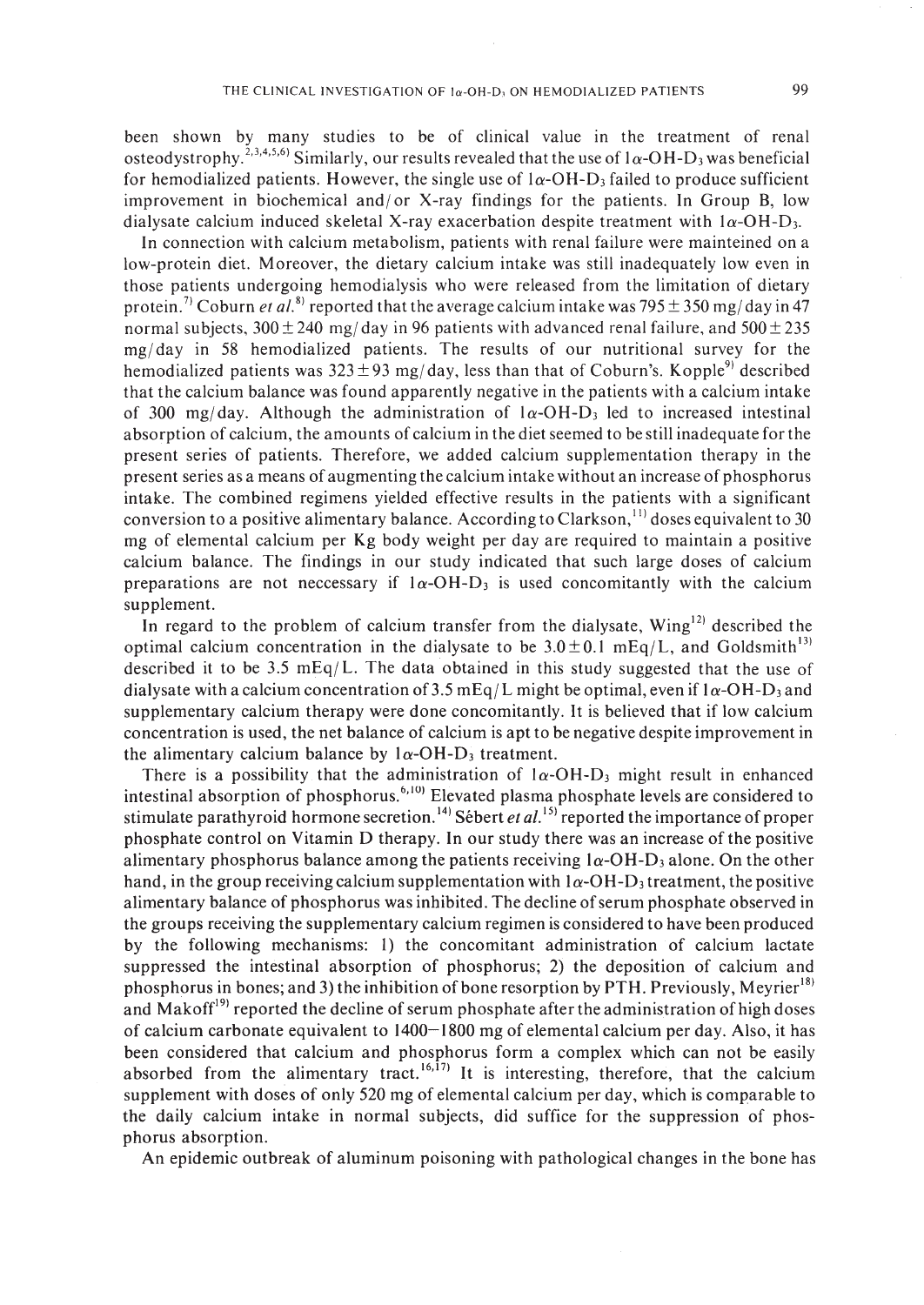recently been reported.<sup>21)</sup> Since the possibility of aluminum absorption from the alimentary tract exists, it is advisable to minimize the dose of aluminum hydroxide. The results that, the dose of aluminum hydroxide was low in the groups of receiving calcium supplementation, supported the effectiveness of supplementary calcium therapy.

It has been reported that it is most necessary to control the  $(Ca) \times (Pi)$  value below a level of 75 throughout dialysis for prevention of metastatic calcification.<sup>22)</sup> Eastwood<sup>20</sup> and Fournier et al.<sup>23)</sup> demonstrated that elevation of the  $(Ca) \times (Pi)$  did not bring about any significant improvement of the calcification front. Increased values of  $(Ca) \times (Pi)$  are undesirable for prevention of metastatic calcification unless the  $(Ca) \times (Pi)$  has no influence upon the calcification front. Therefore, we are of the opinion that it is more advisable to control the  $(Ca) \times (Pi)$  level to about 45.

The possibility that  $1\alpha$ -OH-D<sub>3</sub> increases bone resorption exists, and experimental evidence of enhancement of bone resorption has been given.<sup>24,25)</sup> The findings suggest that it is important to avoid high-dose Vitamin D therapy. Fairly low doses of  $1\alpha$ -OH-D<sub>3</sub> seem to suffice for proper control of serum calcium concentration as long as supplementary calcium therapy is undertaken concomitantly. Vitamin D therapy is considered to be of clinical value in the management of patients with chronic renal failure whose Vitamin D metabolism has been chronically altered. However, it is thought to be important to start therapy at a low dose level and then individualize the dosage according to laboratory data and clinical symptoms in order to ward-off adverse reactions such as hypercalcemia.

To summarize the present findings,  $1\alpha$ -OH-D<sub>3</sub> with calcium supplementation and high dialysate calcium concentration is useful for the treatment and prevention of renal osteodystrophy. Although alimentary balance study was done for only one patient in each group, the data obtained were useful to evaluate the biochemical data and skeletal X-ray findings. For an understanding of calcium metabolism in hemodialized patients, it is necessary to examine dialysis transfer along with alimentary balance.

#### REFERENCES

- I) Louis V, Avioli, Pathogenesis of renal osteodystrophy, chap 2. Metabolic bone disease. Vol. 2 *Academic Press Inc.,* New York, 1978.
- 2) Gatto GRO, Macleod M, Pelc B, *et al.,* 1 a-Hydroxycholecalciferol; A treatment for renal bone disease. *Br Med J.* 1, 12, 1975.
- 3) Pierides AM, Ellis HA, Simpson W, *et al.*, The effect of  $1 \alpha$ -hydroxyvitamin D<sub>3</sub> in pre-dialysis renal bone disease. *Clin Endocrinol.* 7 Suppl: I09S 1977.
- 4) Tougaard, L, Serensen E, Mortensen JB, *et al.,* Controlled trial of 1a-hydroxycholecalciferol in chronic renal failure. *Lancet.* 1, 1044, 1976.
- 5) Peacock M, Gallagher JC, Nordin BEC, Action of  $1\alpha$ -hydroxyvitamin D<sub>3</sub> on calcium absorption and bone resorption in man. *Lancet.* 1, 385, 1974.
- 6) Chan JCM, Oldham SB, Holick MF, *et al.,* I a-hydroxyvitamin 0 <sup>3</sup> in chronic renal failure. *JAMA.* 234,47, 1975.
- 7) Shaw AB, Bazzard FJ, Booth EM *et al..* The treatment of chronic renal failure by a modified Giovannetti diet. *Q J Med.* 34, 237, 1965.
- 8) Coburn JW, Koppel MH, Brickman AS, *et 01.,* Study of intestinal absorption calcium in patients with renal failure. *Kidney Int.* 3, 264, 1973.
- 9) Kopple JO, Coburn JW, Metabolic studies of low protein diets in uremia. *Medicine.* 52,597, 1973.
- 10) Brickman AS, Coburn JW, Norman AW, Action of I,25-dihydroxycholecalciferol, a potent, kidney-produced metabolite of vitamin D<sub>3</sub>, in uremic man. *New Eng. J. Med.* 287, 891, 1972.
- II) Coburn JW, Hartnbower OL, Massry SG, Intestinal absorption of calcium and the effect of renal insufficiency, *Kidney Int.* **4,** 96, 1974.
- 12) Wing AJ, Optimum calcium concentration of dialysis fluid for maintenance hemodialysis. *Br. Med.* J. **14,** 145,